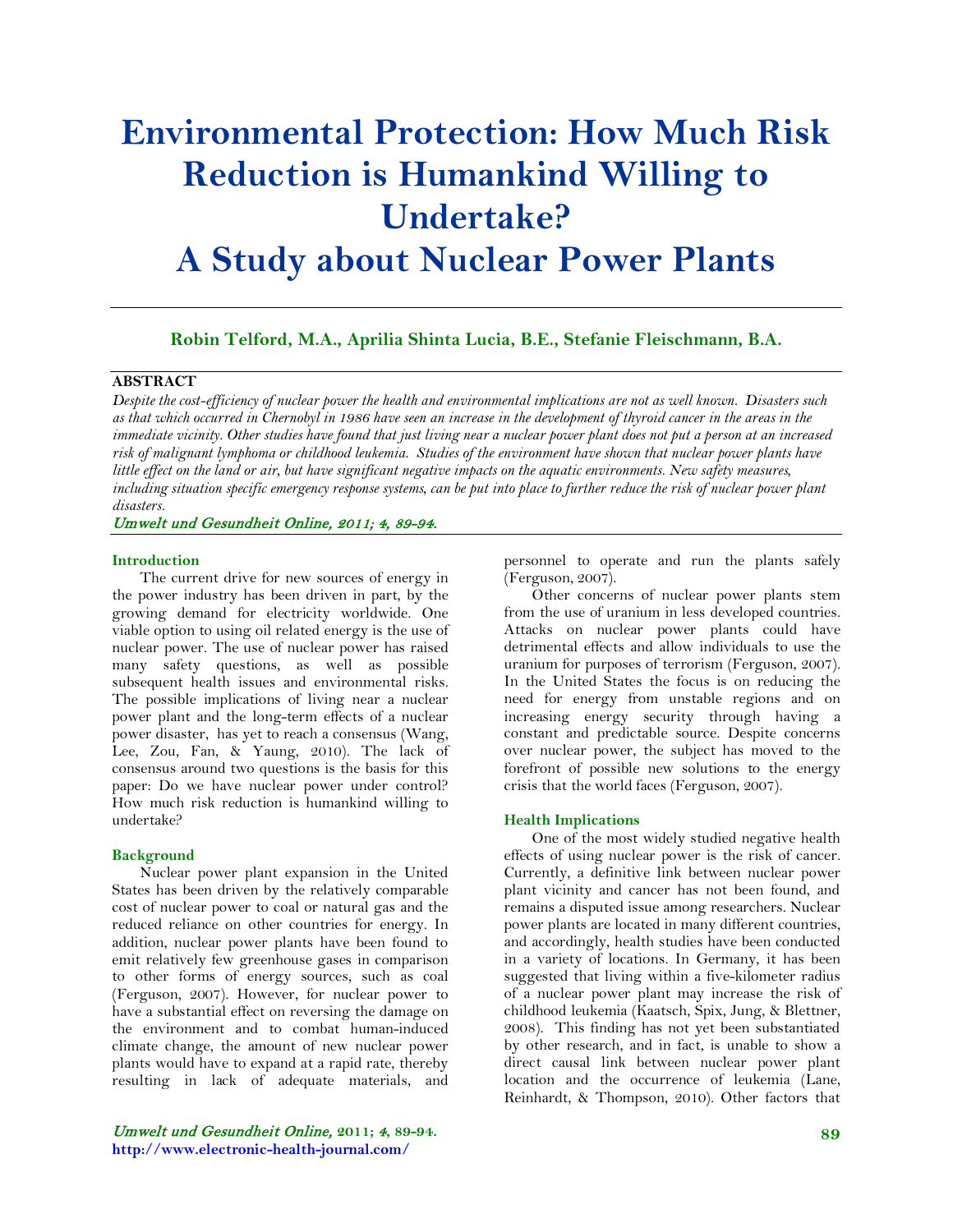could contribute to the increase in child leukemia offer a more plausible reason for the Kaatsch et al. (2008) findings, as the exposure to radiation was considered minimal by current standards [\(Zolzer,](#page-5-1)  [2010\)](#page-5-1). The health field has yet to agree on what other factors may have caused the increase in childhood leukemia occurrence. A better understanding of the possible factors that may have contributed to the increased incidence in Germany is needed [\(Nussbaum, 2009\)](#page-4-2). An unknown factor causing cases of leukemia is insufficient justification for power plants to be considered a potential risk factor for cancer. Instead, these discrepancies highlight the need for better radiation risk studies [\(Nussbaum, 2009\)](#page-4-2). At this time the overall conclusion drawn is that living near a nuclear power plant does not increase the risk of leukemia incidence in children under 5 years old [\(Spycher et al., 2011\)](#page-4-3).

Research also has focused on the possibility that proximity to nuclear power plants causes an increase in cancer incidence in adults [\(Yoshimoto et al.,](#page-5-2)  [2004\)](#page-5-2). One potential type of cancer that has been studied is malignant lymphoma in adults. Studies have not shown an increase in incidence of this type of cancer related to proximity of a nuclear power plant based on minimal radiation exposure levels [\(Yoshimoto, et al., 2004\)](#page-5-2). Currently, the only definitive cancer that has been causally-linked to nuclear power radiation is thyroid cancer, from information based on the 1986 Chernobyl accident in the Ukraine [\(Cardis, Richardson, & Kesminiene,](#page-4-4)  [2001\)](#page-4-4). More importantly, it has been shown that the people most likely to develop thyroid cancer from the radiation were individuals who were living in high risk areas near the nuclear power accident site, especially children, with an estimated ten-fold increase compared with non-exposed populations [\(Fuzik et al., 2011\)](#page-4-5). The Chernobyl accident and aftermath demonstrate the long-term and detrimental effects that a nuclear power accident can have.

More recently, Cambra et al [\(2011\)](#page-4-6) examined multiple health issues in the Basque area of Spain. Mortality rates were compared with the location of nuclear power plants and metal-processing plants in conjunction with census sections. Men living near energy processing plants had an increased risk of tracheal, bronchial, and lung cancer. In addition, men had an increased risk of lung cancer mortality if they lived within 1000 meters of an energy processing plant (Cambra et al., 2011).

In addition to research focusing on cancer, another important hypothesized health issue is the effect nuclear power plants may have on birth outcomes. Thus far, there has not been any substantive evidence for a link to negative birth outcomes but research has focused solely on immediate birth outcomes and has not taken into

Umwelt und Gesundheit Online, **2011;** 4**, 89-94. http://www.electronic-health-journal.com/**

consideration other potential health issues that may arise later in a child's life [\(Wang, et al., 2010\)](#page-5-0).

The possible health implications caused from living near a nuclear power plant is an area that still has not reached consensus [\(Wang, et al., 2010\)](#page-5-0). The health effect of low doses of radiation is a topic that should continue to be studied in the future. However, currently evidence reveals that living near a nuclear power plant has minimal health implications, unless a Chernobyl-like disaster occurs.

# **Environmental Implications**

This century has seen a rise in the observance of environmentally friendly practices. Nuclear energy is typically considered one of the more environmentally friendly sources of energy, except that plants require large amounts of water to be able to function and properly cool the reactive core [\(Garrick & Christie, 2002\)](#page-4-7). The environmental effect of using large amounts of water at nuclear power plants has revealed mixed results, and has resulted in studies looking at ways to improve some of the effects of the discharged water, which can be an average of 7°C higher than in control areas [\(Teixeira, Neves, & Araujo, 2009\)](#page-5-3). The effected water discharge areas change the natural environment by decreasing benthic cover, increasing the amount of bare rock, and increasing the number of opportunistic species. Chlorine added to the discharged water also contributes to the decreased habitat, which in turn, effects the fish population. The effects on the habitat of aquatic species due to discharged water from nuclear power plants is an example of thermal pollution [\(Teixeira, et al., 2009\)](#page-5-3).

Efforts have been made in south China to reduce effects of nuclear power on the ecosystem. Assessments of the current state of the ecosystem as a whole were conducted to assess current efforts to reverse previous damage caused by water usage at a nuclear power plant [\(Chen et al., 2010\)](#page-4-8). Although some positive changes were found, such as phytoplankton returning to original levels, the number of zooplankton and benthos continued to decrease. In this example, water quality worsened, sediment quality remained the same, the control of emissions was found to not be effective, and fishery resources were not restored. Priority areas for future restoration included habitat reconstruction, fisheries, coastal plants, and wastewater management [\(Chen,](#page-4-8)  [et al., 2010\)](#page-4-8).

It is important to understand the effect that nuclear power plants can have on the land environment that surrounds them. Studies conducted both at functioning power plant locations, and at nuclear power plant accident locations have found minimal radiation in the soil and plants [\(Micieta & Murin, 2007;](#page-4-9) [Wallberg & Moberg, 2002\)](#page-5-4). The minimal radionuclides found in the surrounding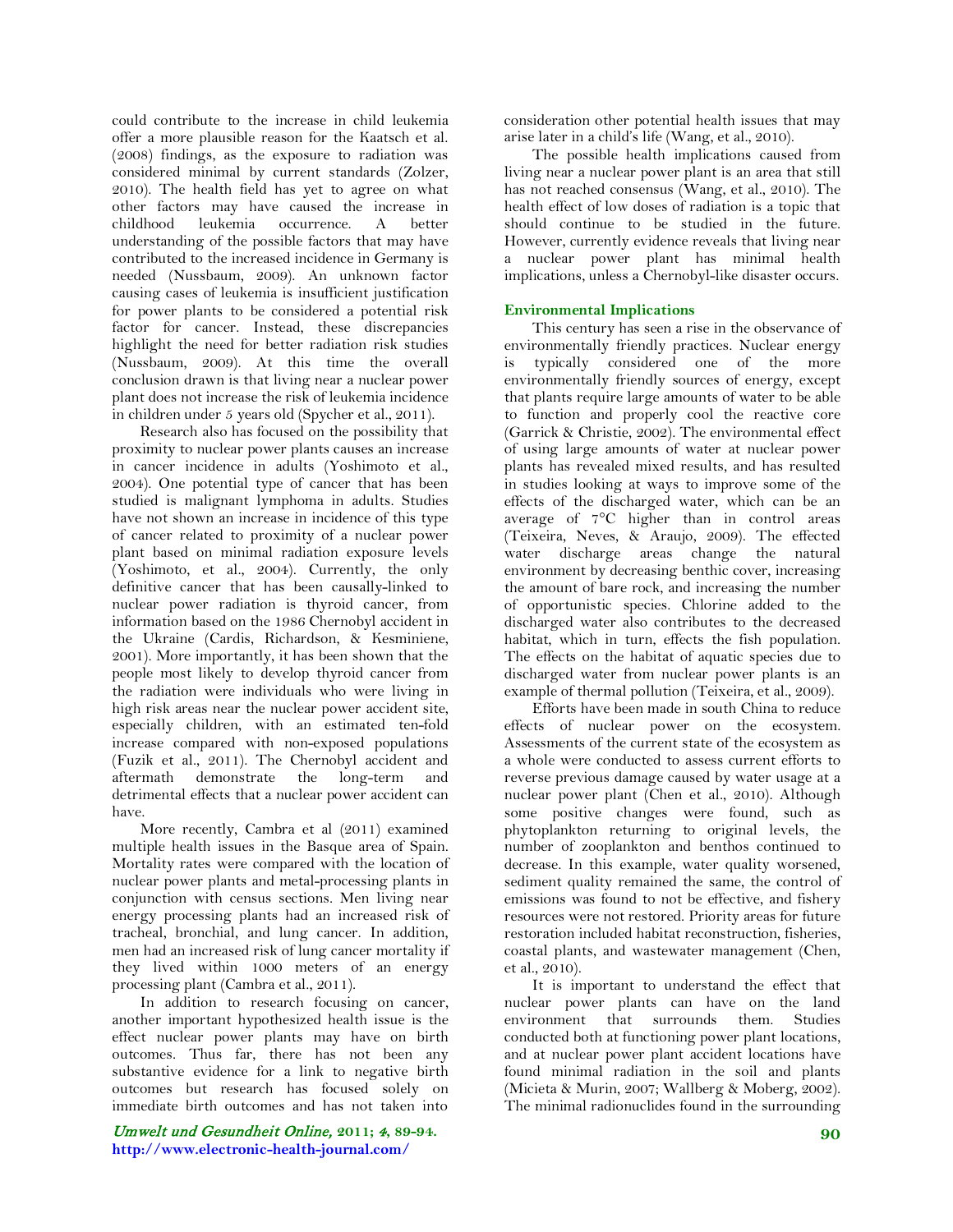plant life bode well for the safety of nuclear power plants, and show that their effect on the land environment is minimal [\(Micieta & Murin, 2007\)](#page-4-9).

Whereas the potential environmental effects of everyday operation of nuclear power plants have alarmed some individuals, there can be more confounding environmental concerns following serious accidents. The Chernobyl accident was a major catastrophe whose environmental issues are still mounting [\(Oskolkov et al., 2010\)](#page-4-10). Although there has been no evidence of effects on the surrounding land environment, the accident did contaminate the cooling pond. If the pond begins to evaporate, it is thought that the radioactivity levels will exceed the maximum amount that is considered safe for animals [\(Oskolkov, et al., 2010\)](#page-4-10). Although this prospect is considered hypothetical at this point in time, it is illustrative of the possible damage that can be manifested following a large-scale event [\(Oskolkov, et al., 2010\)](#page-4-10). Large-scale nuclear power plant accidents can have different detrimental results that could cause radioactive isotopes to contaminate the environment, due to different types of accidents including melting of the core structures and rods [\(Guentay, Cripps, Jackel, & Bruchertseifer, 2005\)](#page-4-11).

The last element of the environment that nuclear power plants have the potential to pollute is the air, through radionuclides dispersed during normal discharge [\(Holgye & Filgas, 2006\)](#page-4-12). Radioactivity dispersed through the air has been measured by looking at the particles in nuclear power plant ventilation stacks, and the surrounding soil [\(Holgye & Filgas, 2006\)](#page-4-12). Overall, research has shown that the particles discharged through the air systems of nuclear power plants have a minimal effect on the environment, with an insignificant amount of contamination to the surrounding environment and atmosphere [\(Holgye & Filgas,](#page-4-12)  [2006\)](#page-4-12).

Although most studies look at the effects that nuclear power plants have on the environment, it is also important to consider the effects that the environment can have on the safety of power plants [\(Kopytko & Perkins, 2011\)](#page-4-13). Nuclear power plants are at risk of damage from flooding, wind damage, erosion, and above average temperature changes. Despite the safety measures required of nuclear power plants in the United States, a large scale weather event could render the safety features useless through loss of power, failed alarm systems, or failed communication systems [\(Kopytko &](#page-4-13)  [Perkins, 2011\)](#page-4-13). The difficulty with designing nuclear power plants to deal with these safety issues is weather and nature related issues are not easily predictable. Even if they can be predicted it is difficult to know the amount of damage they may cause [\(Kopytko & Perkins, 2011\)](#page-4-13). This is the issue that Japan is currently dealing with in the wake of

Umwelt und Gesundheit Online, **2011;** 4**, 89-94. http://www.electronic-health-journal.com/**

the catastrophic Tsunami that occurred on March 11, 2011.

# **Fukushima**

Following a 9.0 magnitude earthquake, and subsequent Tsunami, Fukushima Diiachi nuclear power plant lost power, and was unable to cool the reactors which resulted in radionuclides releasing into the water and land environments [\(Sample,](#page-4-14)  [2011\)](#page-4-14). Despite the power plant being able to withstand the earthquake and Tsunami due to existing safety measures, it was unable to function properly with the loss of power and generators [\(Hall, 2011\)](#page-4-15). This disaster has resulted in a call for better emergency frameworks, including taking a systems approach instead of focusing on the power plant alone. By looking at other possible issues that may occur within the community, such as the closure of roads and inability to obtain needed supplies due to flooding, more comprehensive safety measures could be implemented [\(Bates, Valverde, Vogel, &](#page-3-0)  [Linkov, 2011;](#page-3-0) [Park, Seager, & Rao, 2011\)](#page-4-16). The Fukushima disaster has implications for unknown long term health and environmental effects [\(Christodouleas et al., 2011\)](#page-4-17). One of the more immediate implications of this disaster is the policy changes occurring in other countries. Germany, for example, has begun to shut down different nuclear reactors with plans to decrease the reliance on nuclear power. The issue that occurs is the need to find an alternative power source, which most likely will result in increased reliance on oil or coal, and an increase in carbon emissions [\(Hall, 2011\)](#page-4-15). There continues to be a lack of knowledge of the short and long term effects, along with policy implications following a disaster, and is an area that warrants further research especially in light of the current situation [\(Dauer, Zanzonico, Tuttle, Quinn, &](#page-4-18)  [Strauss, 2011\)](#page-4-18).

# **Safety, Risk, and Future Policy**

To prevent nuclear power plant accidents, countries have started employing new safety features. France is in the process of implementing an automatic nuclear aerosol monitoring system to alert authorities about possible nucleotides in the atmosphere [\(Abida, Bocquet, Vercauteren, & Isnard,](#page-3-1)  [2008\)](#page-3-1). This safety feature will also allow for the measuring of the plume, and to forecast the evolution of the plume, thereby decreasing the risk of potential atmosphere contamination.

In the case of a major accident, an evacuation or sheltering in process is usually ordered. Georgiadou, Papazoglou, Kiranoudis, and Markatos [\(2010\)](#page-4-19) state that instead of using predetermined emergency response plans, a situation-specific algorithm should be employed. They encourage the use of a multiobjective optimization approach, an algorithm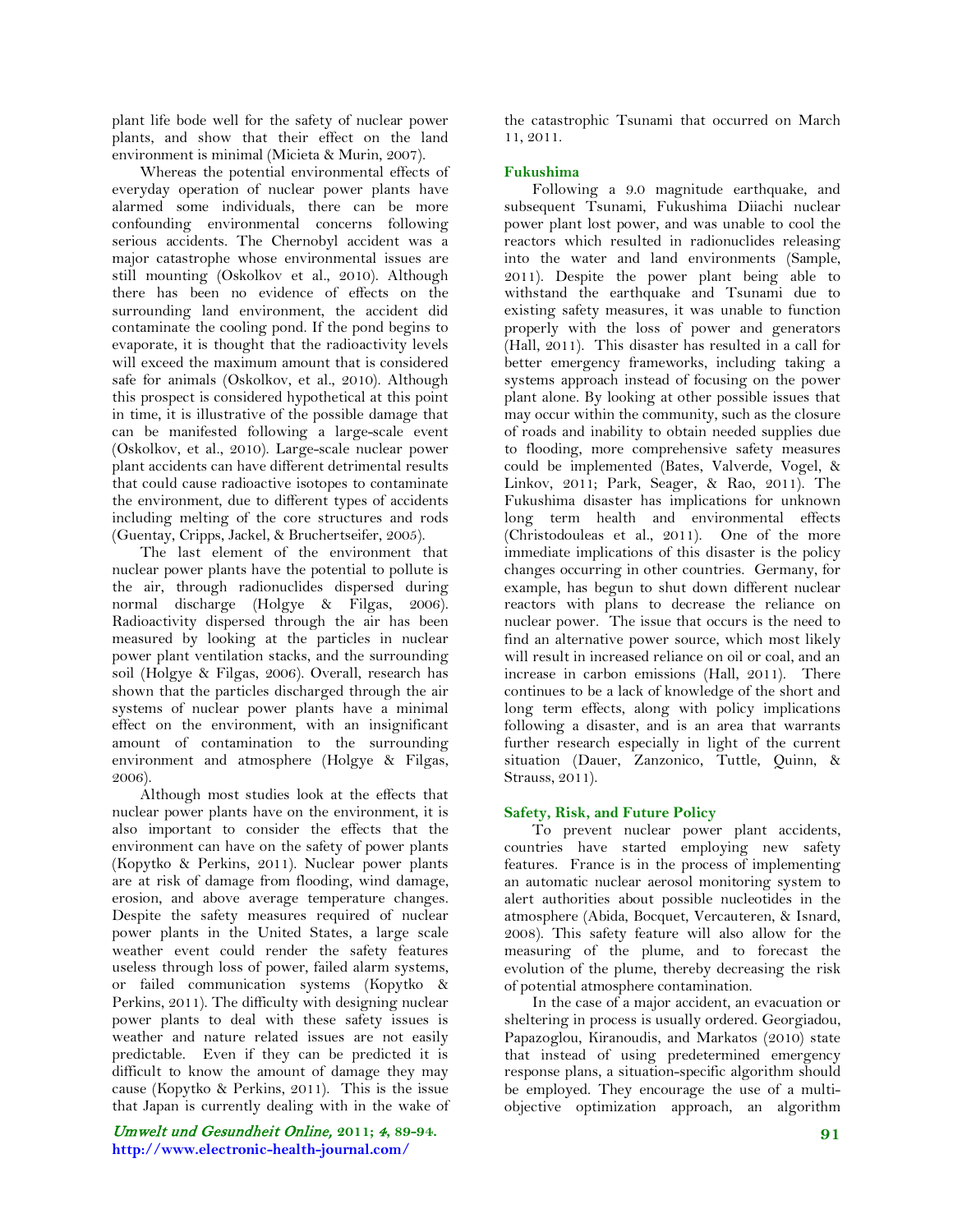approach that is fast and allows for a better approach to emergency response. This new approach will allow for a more suitable response to the situation that is occurring, and will reduce the risk if there is a nuclear power plant emergency [\(Georgiadou, et al.,](#page-4-19)  [2010\)](#page-4-19).

Another possible solution to a nuclear power plant emergency is through the preemptive distribution of potassium iodide, a pill that reduces the risk of radiation side effects, to families in the potential high risk areas. Blando et al. [\(2007\)](#page-3-2) conducted a study in New Jersey (United States) to develop a better protocol for potassium iodide distribution and found that people who went to the iodide clinic, had significantly increased knowledge about the use and effectiveness of potassium iodide compared with the control group [\(Blando, et al.,](#page-3-2)  [2007\)](#page-3-2). Early distribution and education about potassium iodide may result in individuals having a quicker and more effective response if a nuclear disaster was to occur [\(Blando, et al., 2007\)](#page-3-2). Potassium iodide, among other agrochemicals, has also been found to reduce the amount of radionuclides through plant uptake when applied to soil [\(Vandenhove & Turcanu, 2011\)](#page-5-5).

One important consideration in constructing a nuclear power plant is the public opinion of individuals living near the site. Overall, in the United States, radiation from nuclear power plants is not as much of an issue in the public opinion as global warming, traffic, and loss of space due to power plant construction [\(Greenberg, 2009\)](#page-4-20). Most Americans believe that receiving a chest x-ray exposes them to higher levels of radiation than living near a nuclear power plant but 41% still believe that living next to a nuclear power plant may expose them to harmful radiation [\(Bisconti, 2011\)](#page-3-3). Despite mixed results on the public opinions of nuclear power plants most Americans do not believe them to be harmful and instead are more concerned with other environmental issues like traffic and global warming [\(Greenberg, 2009\)](#page-4-20).

Despite past accidents, nuclear power has been found to be a low-risk source of energy. Probabilistic risk assessment of nuclear power showed nuclear power plants to be safe, using conservative estimates, and nuclear power plant are considered to have a high quality of life rating compared with other types of energy [\(Chatzimouratidis & Pilavachi,](#page-4-21)  [2008;](#page-4-21) [Cuttler, 2007;](#page-4-22) [Garrick & Christie, 2002\)](#page-4-7) Quality of life in this instance is based on accident fatalities, non-radioactive emissions, radioactivity, and land requirement. Nuclear power is also considered one of the top forms of sustainable sources of energy, second only to wind power, and is also considered to be one of the top sources of economically viable sources of power, second only to hydroelectric power [\(Diaz, 2001;](#page-4-23) [Onat & Bayar,](#page-4-24)  [2010\)](#page-4-24).

Nuclear power plants have been found to be a relatively safe form of energy and only pose a risk when a serious accident occurs [\(Blevins & Andersen,](#page-3-4)  [2011\)](#page-3-4). One important consideration that has not been embraced as widely is building new nuclear power plants in safer environmental areas to combat potential damage due to extreme weather. Currently most nuclear power plants are built at existing sites to save money, despite the fact that these sites might not being the safest locations [\(Kopytko & Perkins, 2011\)](#page-4-13). To protect the environment, and the individuals living near nuclear power plants, more attention needs to be paid to building on sites that are safe, even if they are less cost-effective.

## **Conclusion**

Overall, properly functioning nuclear power plants pose little risk to the health of people, and to the environment, and can be considered a relatively cost-effective means of energy [\(Chatzimouratidis &](#page-4-21)  [Pilavachi, 2008\)](#page-4-21). To reduce the risk that can arise from nuclear disasters, such as Chernobyl (1986), and more recently Fukushima (2011), increased precautions need to be followed. These precautions include increased safety measures, more comprehensive emergency planning, and safer power plant sites [\(Kopytko & Perkins, 2011\)](#page-4-13). With advancing technology, and knowledge about ways to further protect individuals and the environment from nuclear power disasters, nuclear power plants have the potential to provide a more environmentally friendly source of energy, thereby contributing to environmental risk reduction.

#### **References**

<span id="page-3-1"></span>Abida, R., Bocquet, M., Vercauteren, N., & Isnard, O. (2008). Design of a monitoring network over France in case of a radiological accidental release. *Atmospheric Environment, 42*(21), 5205-5219.

<span id="page-3-0"></span>Bates, M.E., Valverde, L.J., Jr., Vogel, J.T., & Linkov, I. (2011). Environmental radiation: risk benchmarks or benchmarking risk assessment. *Integrated Environmental Assessesment Managment, 7*(3), 400-403.

<span id="page-3-3"></span>Bisconti, A.S. (2011). Communicating with stakeholders about nuclear power plant radiation. *Health Physics, 100*(1), 97-102.

<span id="page-3-4"></span><span id="page-3-2"></span>Blando, J., Robertson, C., Pearl, K., Dixon, C., Valcin, M., & Bresnitz, E. (2007). Assessment of potassium iodide (KI) distribution program among communities within the emergency planning zones (EPZ) of two nuclear power plants. *Health Physics, 92*(2), S18-S26.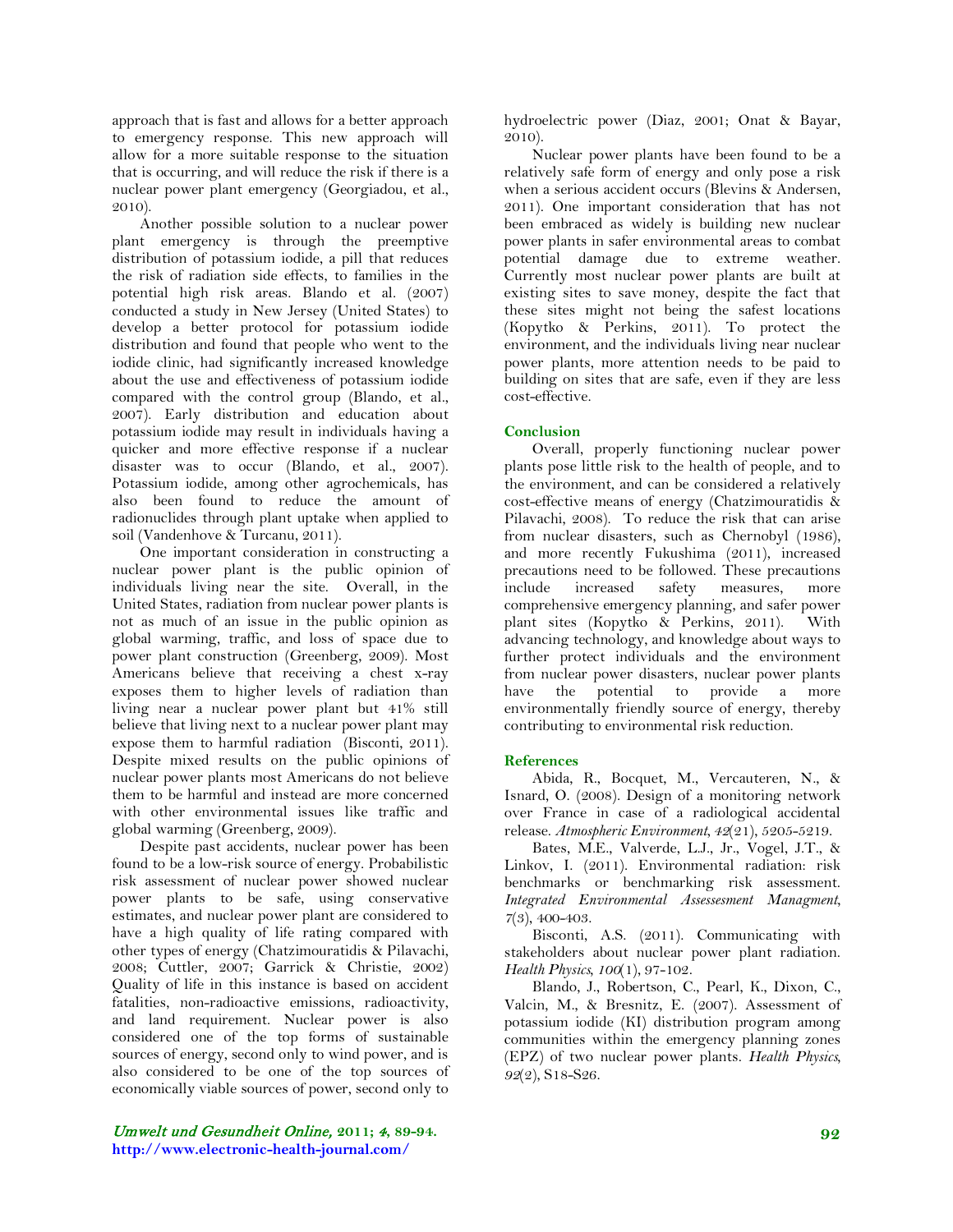Blevins, M.R., & Andersen, R.L. (2011). Radiation protection at U.S. nuclear power plantstoday and tomorrow. *Health Physics, 100*(1), 35-38.

Cambra, K., Martinez-Rueda, T., Alonso-Fustel, E., Cirarda, F.B., Ibanez, B., Esnaola, S., et al. (2011). Mortality in small geographical areas and proximity to air polluting industries in the Basque country (Spain). *Occupational and Environmental Medicine, 68*(2), 140-147.

<span id="page-4-4"></span>Cardis, E., Richardson, D., & Kesminiene, A. (2001). Radiation risk estimates in the beginning of the 21(st) century. *Health Physics, 80*(4), 349-361.

Chatzimouratidis, A.I., & Pilavachi, P.A. (2008). Sensitivity analysis of the evaluation of power plants impact on the living standard using the analytic hierarchy process. *Energy Conversion and Management, 49*(12), 3599-3611.

Chen, X.Y., Gao, H.W., Yao, X.H., Fang, H.D., Chen, Z.H., & Xu, Z.Z. (2010). Ecosystem-based assessment indices of restoration for Daya Bay near a nuclear power plant in South China. *Environmental Science & Technology, 44*(19), 7589-7595.

**C**hristodouleas, J.P., Forrest, R.D., Ainsley, C.G., Tochner, Z., Hahn, S.M., & Glatstein, E. (2011). Short-term and long-term health risks of nuclearpower-plant accidents. *New England Journal of Medicine, 364*(24), 2334-2341.

<span id="page-4-22"></span>Cuttler, J.M. (2007). What becomes of nuclear risk assessment in light of radiation hormesis? *Dose-Response, 5*(1), 80-90.

<span id="page-4-18"></span>Dauer, L.T., Zanzonico, P., Tuttle, R.M., Quinn, D.M., & Strauss, H.W. (2011). The Japanese tsunami and resulting nuclear emergency at the Fukushima Daiichi power facility: technical, radiologic, and response perspectives. *Journal of Nuclear Medicine*, *52*(9), 1423-1432.

Diaz, N.J. (2001). Regulating - for the people. *Atw-Internationale Zeitschrift Fur Kernenergie, 46*(6), 407.

<span id="page-4-5"></span>Fuzik, M., Prysyazhnyuk, A., Shibata, Y., Romanenko, A., Fedorenko, Z., Gulak, L., et al. (2011). Thyroid cancer incidence in Ukraine: trends with reference to the Chernobyl accident. *Radiation and Environmental Biophysics, 50*(1), 47-55.

Garrick, B.J., & Christie, R.F. (2002). Probabilistic risk assessment practices in the USA for nuclear power plants. *Safety Science, 40*(1-4), 177- 201.

<span id="page-4-19"></span>Georgiadou, P.S., Papazoglou, I.A., Kiranoudis, C.T., & Markatos, N.C. (2010). Multi-objective evolutionary emergency response optimization for major accidents. *Journal of Hazardous Materials, 178*(1-3), 792-803.

<span id="page-4-20"></span>Greenberg, M.R. (2009). How much do people who live near major nuclear facilities worry about those facilities? Analysis of national and site-data.

*Journal of Environmental Planning and Management, 52*(7), 919-937.

<span id="page-4-11"></span><span id="page-4-6"></span>Guentay, S., Cripps, R.C., Jackel, B., & Bruchertseifer, H. (2005). Iodine behaviour during a severe accident in a nuclear power plant. *Chimia, 59*(12), 957-965.

<span id="page-4-15"></span>Hall, H.L. (2011). Fukushima Daiichi: implications for carbon-free energy, nuclear nonproliferation, and community resilience. *Integrated Environmental Assessesment Managment, 7*(3), 406-408.

<span id="page-4-21"></span><span id="page-4-12"></span>Holgye, Z., & Filgas, R. (2006). Almost twenty years' search of transuranium isotopes in effluents discharged to air from nuclear power plants with VVER reactors. *Health Physics, 90*(4), 328-336.

<span id="page-4-8"></span><span id="page-4-0"></span>Kaatsch, P., Spix, C., Jung, I., & Blettner, M. (2008). Childhood leukemia in the vicinity of nuclear power plants in Germany. *Deutsches Arzteblatt International, 105*(42), 725-732.

<span id="page-4-13"></span>Kopytko, N., & Perkins, J. (2011). Climate change, nuclear power, and the adaptationmitigation dilemma. *Energy Policy, 39*(1), 318-333.

<span id="page-4-17"></span><span id="page-4-1"></span>Lane, R., Reinhardt, P., & Thompson, P. (2010). Evidence of children's vulnerability to radiation in the context of radiological/nuclear events and considerations for emergency response. *Radiation Protection Dosimetry, 142*(1), 36-39.

<span id="page-4-9"></span>Micieta, K., & Murin, G. (2007). Wild plant species in bio-indication of radioactive-contaminated sites around Jaslovske Bohunice nuclear power plant in the Slovak Republic. *Journal of Environmental Radioactivity, 93*(1), 26-37.

<span id="page-4-23"></span><span id="page-4-2"></span>Nussbaum, R.H. (2009). Childhood leukemia and cancers near German nuclear reactors: significance, context, and ramifications of recent studies. *International Journal of Occupational and Environmental Health, 15*(3), 318-323.

<span id="page-4-24"></span>Onat, N., & Bayar, H. (2010). The sustainability indicators of power production systems. *Renewable & Sustainable Energy Reviews, 14*(9), 3108-3115.

<span id="page-4-10"></span><span id="page-4-7"></span>Oskolkov, B.Y., Bondarkov, M.D., Gaschak, S.P., Maksymenko, A.M., Maksymenko, V.M., Martynenko, V.I., et al. (2010). Environmental problems associated with decommissioning the Chernobyl nuclear power plant cooling pond. *Health Physics, 99*(5), 639-648.

<span id="page-4-16"></span>Park, J., Seager, T.P., & Rao, P.S. (2011). Lessons in risk- versus resilience-based design and management. *Integrated Environmental Assessesment Managment, 7*(3), 396-399.

<span id="page-4-14"></span><span id="page-4-3"></span>Sample, B.E. (2011). Overview of exposure to and effects from radionuclides in terrestrial and marine environments. *Integrated Environmental Assessesment Managment, 7*(3), 368-370.